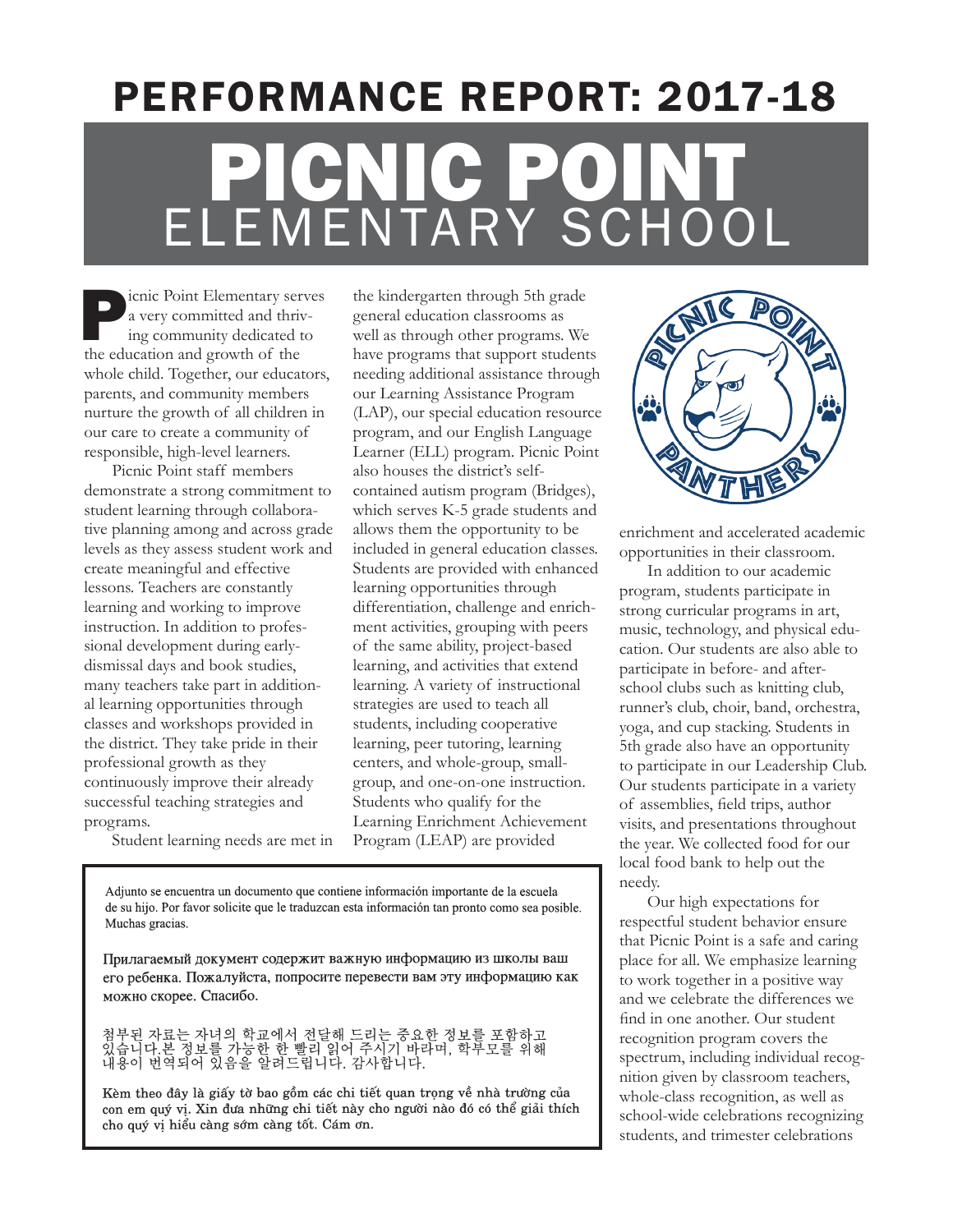honoring growth. We utilize Positive Behavioral Interventions and Supports (PBIS) as a foundation for our recognition and behavior expectations. PBIS is a positive, proactive approach to dealing with behavior. Behavioral expectations are taught just like an academic subject. Students receive positive feedback for positive behaviors.

Our PTA is a supportive component of our community with



a strong membership and excellent leadership. A few of our co-curricular activities and family events include Culture Night, Science Night, Bingo, Sweets with your Sweetie Breakfast, school dance, and grade-level performances.

### ABOUT OUR SCHOOL

Our spacious campus is located in a quiet neighborhood and includes three buildings. The administrative building houses the multi-purpose room, music classroom, main office, and kitchen. There are a total of 20 classrooms in the other two buildings, including our library. The campus also includes three portable structures that are used for a variety of student-service programs, teaching space, and a computer lab. Our gym, covered play area, and large playground/athletic fields are well used by students, sports organizations, and our community.

Our classrooms include computers that were purchased through capital bond funds and allow access to technology for all students. All of our classrooms are equipped with document cameras and projection devices, and many have interactive whiteboards. All of our students use tablets for instructional purposes.

# VOLUNTEERING

Picnic Point is fortunate to have a large number of parent and community volunteers. Over 200 volunteers helped in the classroom, tutored individual and small groups of students, chaired many PTA-sponsored events, and provided support for many other activities. Our art docent program includes a cadre of volunteers who are trained by a professional artist to teach students about six different artists, their backgrounds, and the specific techniques that made them famous. Our volunteers contribute thousands of hours to our school and we honor them at

an annual volunteer celebration at the end of the school year.

# AT HOME

Parent involvement is essential to any child's success at school. You can support your child's learning by reviewing his or her schoolwork and providing a specific time and place for homework to be done each day. Parents should encourage their children to read for fun and enjoyment. We encourage you to read with your child on a regular basis. By taking an active role in your child's education, you will model the importance of school.

### OUR IMPROVEMENT PLAN

Our School Improvement Plan is based on analysis of individual, classroom, school, and district-wide assessments. These include reading and math assessments administered in the fall to identify specific learning needs. Ongoing assessments in all curricular areas are used to determine if students are reaching academic standards throughout the year and spring assessments are administered to measure progress. Professional learning communities meet regularly to analyze student work, discuss classroom instruction, and engage in ongoing lesson planning.

# OUR SCHOOL MISSION

Picnic Point Elementary is preparing students to be responsible citizens and productive members of society. We are committed to educating each child while providing a safe and nurturing environment that promotes a passion for life-long learning along with respect for self and others. We are PAWSitive:

- ◆ Practice Safety
- $\blacklozenge$  Act Responsibly
- ◆ Work Toward Personal Best
- $\blacklozenge$  Show Respect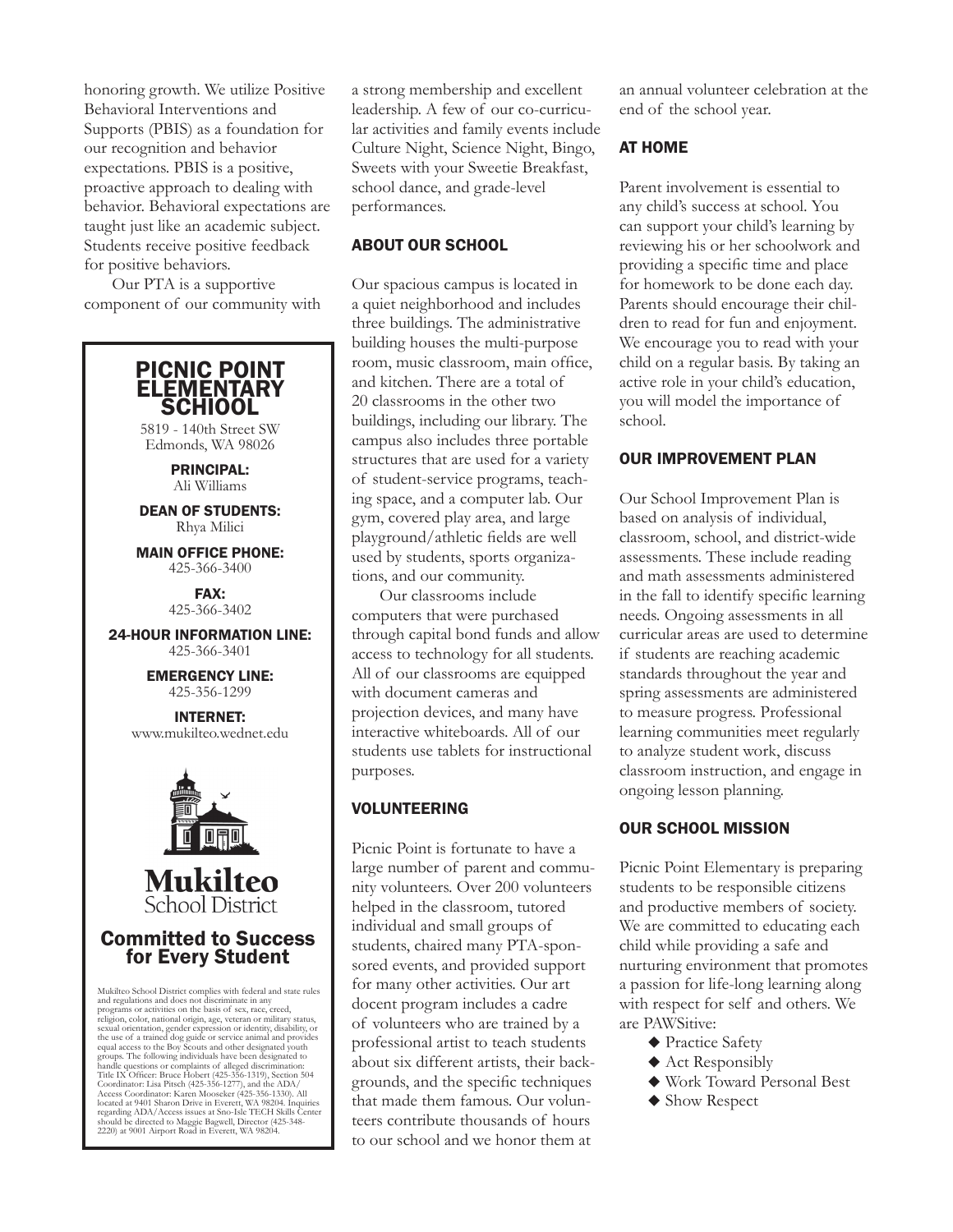# STANDARDIZED TEST RESULTS

# WASHINGTON STATE STANDARDIZED ASSESSMENTS:

Students in the state of Washington are given a number of different tests to determine their progress in school. The Smarter Balanced Assessment (SBA), which became the state assessment in 2015, measures student achievement toward the Common Core State Standards in English/language arts and in math. The SBA tests in those two subject areas are given in the spring to all 3rd through 8th grade students. Those tests replaced math, reading, and writing assessments called the Measurements of Student Progress (MSP). An MSP test in science is still administered in 5th and 8th grades. The scores below indicate the percentage of students who met the state standard in these assessments.

# THIRD GRADE

|                      |      | MATH              |           | <b>ENGLISH/LANGUAGE ARTS</b> |                   |           |  |
|----------------------|------|-------------------|-----------|------------------------------|-------------------|-----------|--|
|                      |      | 15-16 16-17 17-18 |           |                              | 15-16 16-17 17-18 |           |  |
| PICNIC POINT         | 45.2 |                   | 64.5 66.7 | 51.4                         |                   | 65.0 75.8 |  |
| School District Avg. |      | 52.6 47.6         | 48.1      | 50.3                         | 52.2              | 50.5      |  |
| State Avg.           | 58.9 | 57.8              | 57.5      | 54.3                         | 52.6              | 55.5      |  |

# FOURTH GRADE

|                      |      | MATH              |      |      |                   | ENGLISH/LANGUAGE ARTS |
|----------------------|------|-------------------|------|------|-------------------|-----------------------|
|                      |      | 15-16 16-17 17-18 |      |      | 15-16 16-17 17-18 |                       |
| PICNIC POINT         | 65.4 | $63.5$ 74.2       |      | 80.2 | 70.5 79.9         |                       |
| School District Avg. |      | 54.6 52.9         | 51.1 | 57.4 | 50.8              | 56.6                  |
| State Avg.           | 55.4 | 54.3              | 53.8 | 57.0 |                   | 55.2 57.3             |

# FIFTH GRADE

|                      |      | MATH              |      | ENGLISH/LANGUAGE ARTS |           |      |      | SCIENCE           |      |
|----------------------|------|-------------------|------|-----------------------|-----------|------|------|-------------------|------|
|                      |      | 15-16 16-17 17-18 |      | 15-16 16-17 17-18     |           |      |      | 15-16 16-17 17-18 |      |
| PICNIC POINT         | 45.9 | 53.7              | 50.5 | 74.7                  | 73.5      | -639 | 81.8 | 73.1              | 60.8 |
| School District Avg. | 51.2 | 58.7              | 44.8 | 60.8                  | 47.4 57.5 |      | 63.9 | 54.9              | 50.2 |
| State Avg.           | 49.2 | 48.6              | 48.5 | 60.1                  | 58.6      | 59.2 | 65.3 | 63.4              | 55.1 |

# ENROLLMENT DATA (OCT. 2017)

## HEADCOUNT:

| 1st Grade 60 |
|--------------|
| 2nd Grade74  |
|              |
|              |
| 5th88        |
| $TOTAL$ 444  |
|              |

#### BY GENDER:

|  |  |  |  |  |  |  |  |  | Male $\ldots \ldots \ldots \ldots \ldots \ldots 52.2\%$ |
|--|--|--|--|--|--|--|--|--|---------------------------------------------------------|
|  |  |  |  |  |  |  |  |  | Female47.8%                                             |

#### BY ETHNICITY:

| African-American8.8%                                        |
|-------------------------------------------------------------|
| American Indian. 0.2%                                       |
| Asian/Pacific Islander 12.7%                                |
| Caucasian $\ldots \ldots \ldots \ldots \ldots$ .46.9%       |
| Hispanic $\ldots \ldots \ldots \ldots \ldots \ldots 20.4\%$ |
| Multiple Ethnicities 10.9%                                  |

#### SPECIAL CATEGORIES:

| Free/Reduced Lunch 39.7%            |
|-------------------------------------|
| Special Education 11.4%             |
| English Learners  19.3%             |
| Unexcused Absences 0.1%             |
| <b>TEACHERS:</b>                    |
| Teacher information is available at |
| reportcard.ospi.k12.wa.us.          |
|                                     |